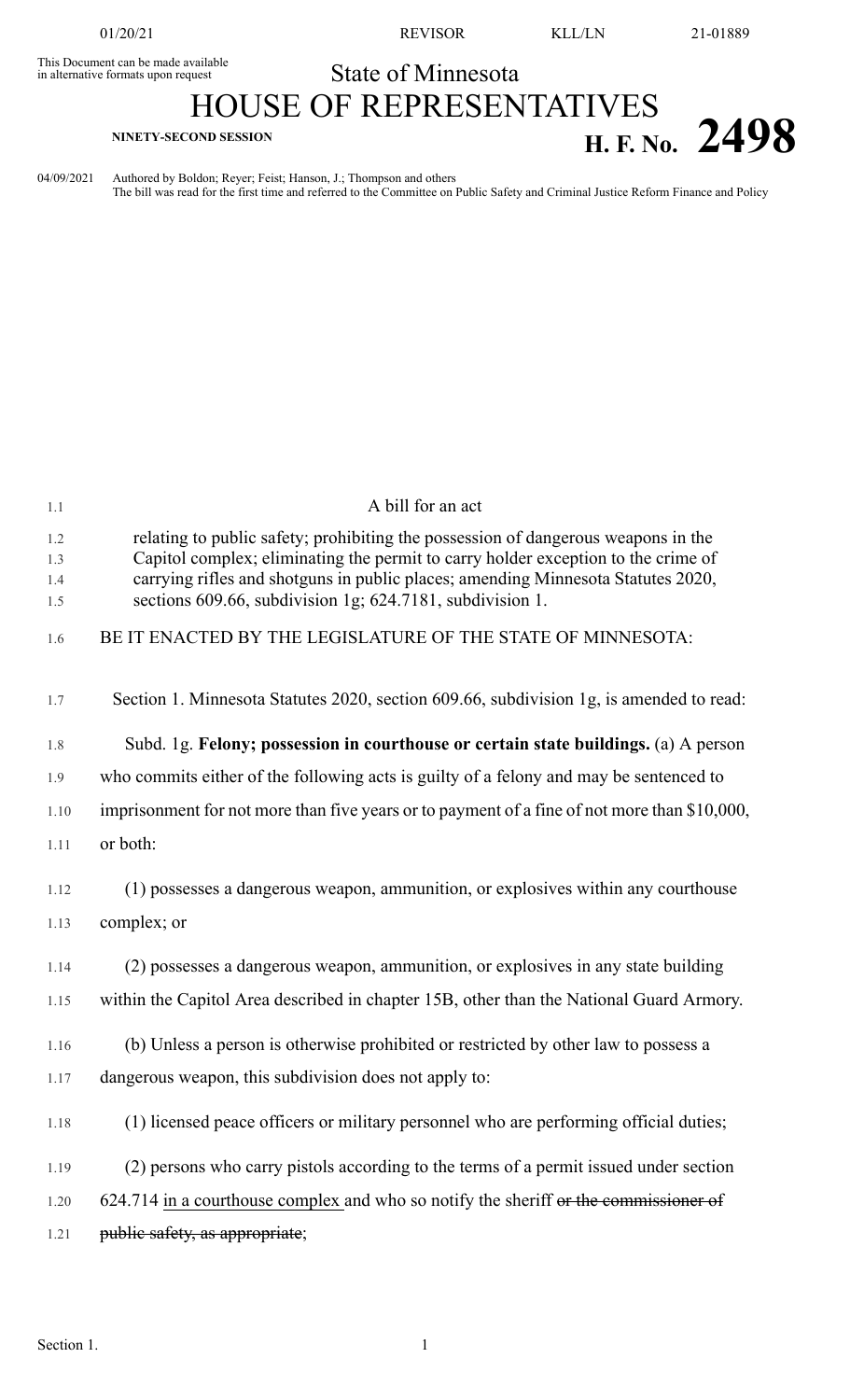- 2.1 (3) persons who possess dangerous weapons in a courthouse complex for the purpose 2.2 of display as demonstrative evidence during testimony at a trial or hearing or exhibition in 2.3 compliance with advance notice and safety guidelines set by the sheriff or the commissioner 2.4 of public safety; or
- 2.5 (4) persons who possess dangerous weapons in a courthouse complex with the express 2.6 consent of the county sheriff or who possess dangerous weapons in a state building with 2.7 the express consent of the commissioner of public safety.
- 2.8 (c) For purposes of this subdivision, the issuance of a permit to carry under section 2.9 624.714 constitutes notification of the commissioner of public safety as required under 2.10 paragraph  $(b)$ , clause  $(2)$ . Unless a person is otherwise prohibited or restricted by other law 2.11 to possess a firearm, the prohibition in paragraph (a), clause (2), does not apply to persons 2.12 authorized to carry a pistol under section 624.714, while the person is: (1) in a motor vehicle, 2.13 or (2) outside of a motor vehicle to directly place a firearm in, or retrieve it from, the trunk 2.14 or rear area of the vehicle.

## 2.15 **EFFECTIVE DATE.** This section is effective August 1, 2021, and applies to crimes

- 2.16 committed on or after that date.
- 2.17 Sec. 2. Minnesota Statutes 2020, section 624.7181, subdivision 1, is amended to read:
- 2.18 Subdivision 1. **Definitions.** For purposes of this section, the following terms have the 2.19 meanings given them.
- 2.20 (a) "BB gun" means a device that fires or ejects a shot measuring .18 of an inch or less 2.21 in diameter.
- 2.22 (b) "Carry" does not include:
- 2.23 (1) the carrying of a BB gun, rifle, or shotgun to, from, or at a place where firearms are 2.24 repaired, bought, sold, traded, or displayed, or where hunting, target shooting, or other 2.25 lawful activity involving firearms occurs, or at funerals, parades, or other lawful ceremonies;
- 2.26 (2) the carrying by a person of a BB gun, rifle, or shotgun that is unloaded and in a gun 2.27 case expressly made to contain a firearm, if the case fully encloses the firearm by being 2.28 zipped, snapped, buckled, tied, or otherwise fastened, and no portion of the firearm is 2.29 exposed;

2.30 (3) the carrying of a BB gun, rifle, or shotgun by a person who has a permit under section 2.31 624.714;